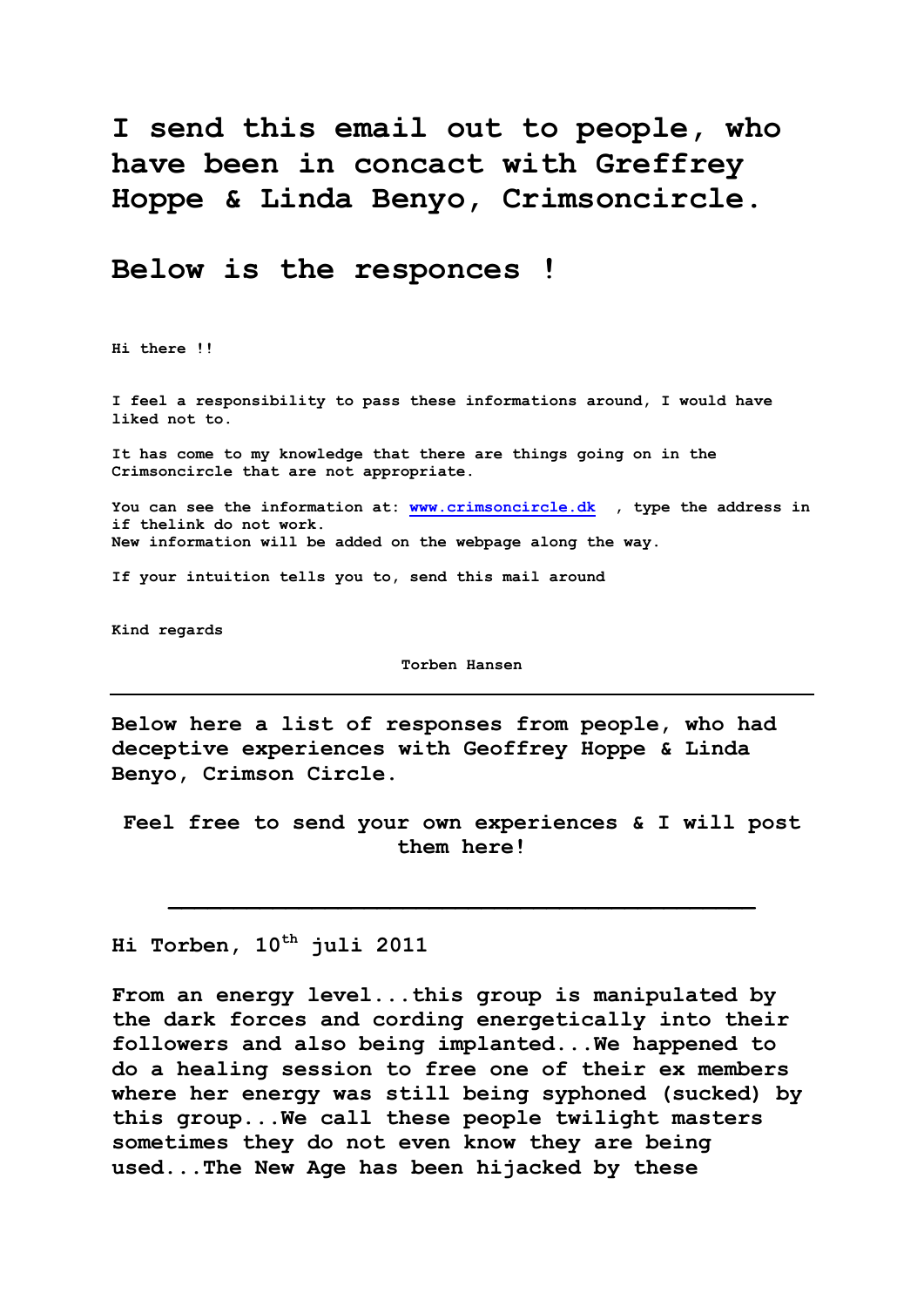**regressive forces/black magicians..When I heard the word Crimson..it made me feel uneasy...**

**Blessings! Nancy**

**Hello Torben Hansen, July 8, 2011**

**Thank you for coming out openly against the Crimson Circle; I was briefly involved with them in 2006. I left because it dawned on me that their agenda was immoral and unethical. I believe that "Tobias" is indeed a disincarnate being of a lower astral nature that likes alcohol, sugar, red meat, sex, smoking, etc. all of the things that they advocate indiscriminately. I suspect they played a low frequency, rapid-cycle audio underneath the opening "act" to put people into a trance at the beginning of their sessions. Their follower's look and act hypnotized and will viciously fight anything or anyone that tries to break through the hypnotic trance to wake them up. The low vibration of the group is dark and it attracts more dark so actual dark astral entities feed off of people in their sessions.**

**They are ruthless in hanging on to their monetary holdings.**

**I am in alignment with most of the content on your website – I believe that new age cults, Course in Miracles etc. are mostly Illuminist thought control side ventures.**

## **Susan**

Date: Thu, 7 Nov 2009 20:45:11 +0200 (CEST)

Hi Torben !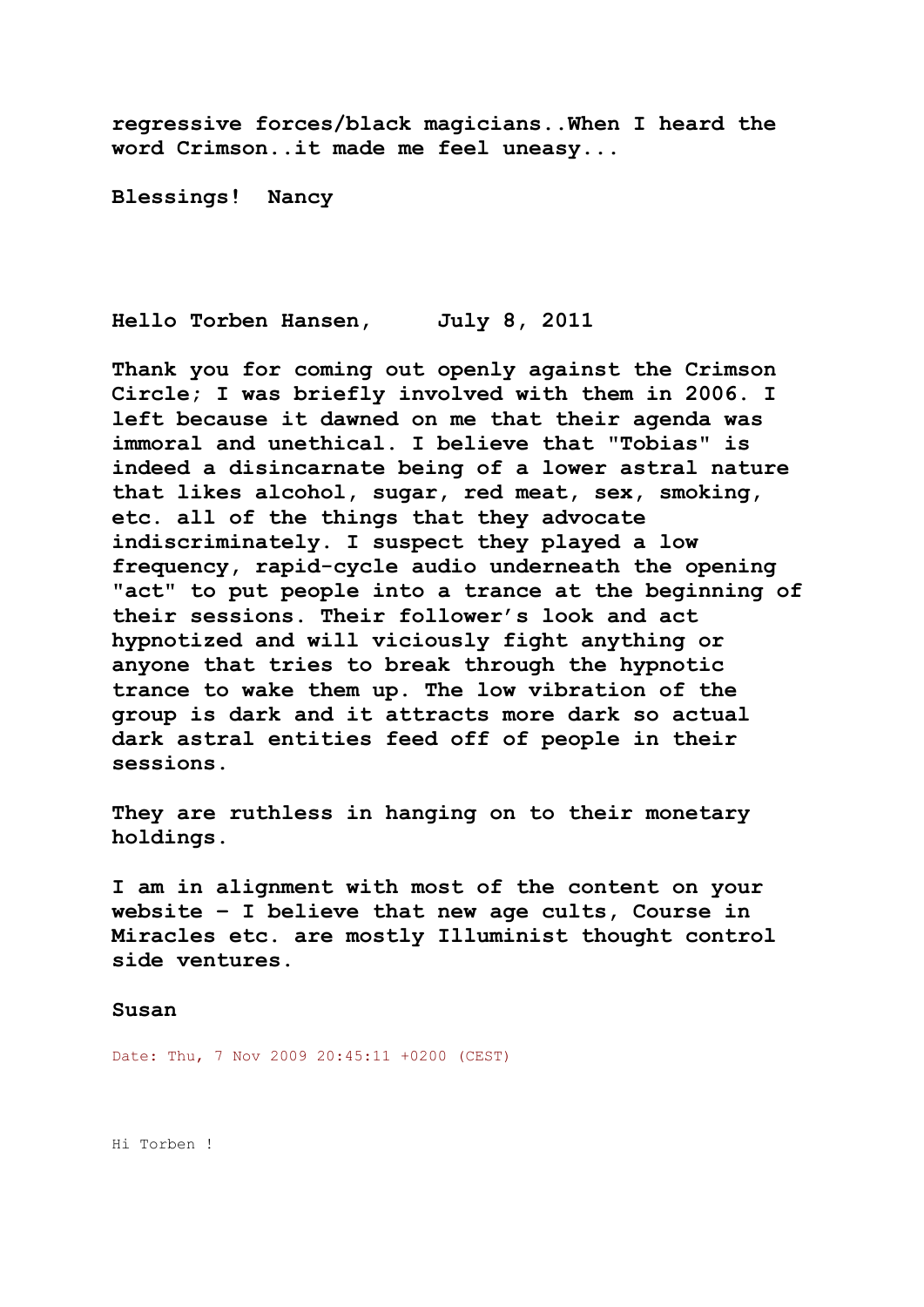Thanks for your wise information.I agree, the low ethics and confusing information does not go with the universal laws.

Greffrey Hoppe is channeling his own unbalanced ego universe.

I wonder why the information from other channellers do not tell about what is going on in the world (forexample you mentioned David Icke and [www.mysticknowing.com](http://www.mysticknowing.com/) where you get very usefull information to help you navigate in these challenging times.

It also seems to me that the information from Kryon and Lightworker and others is confusing not bringing any significant usefull information.It is presented like the next workshop will save you. And it seems odd that you can certify people to be teachers just by attending a workshop. I know the workshop do not leave any creativity to the teachers, everything is a dogma setup, leading you nowhere.

With blessings

Larry.

**Dato:** Tors, April 9, 2009 13:18

Hi Torben,

**First of all, I am fortunately not a shareholder of the CCEC, but I simply wanted to express a big \*thank you\* that you were so bold and daring to bring that topic out into the open! :-)**

I am not sure regarding your name, I am from Germany and maybe we have met at the Camelot tour in September '04 together with Jan from Norway, then in Zurich for the Dreamwalker and also in Frankfurt at one workshop, perhaps it was even my last one in June 07, the Ascension School? I remember that a couple from Denmark arrived too late due to a breakdown of their car - was that you and your wife?

**I am not surfing very often the CC Messageboard, but I saw your link just before the whole thread was deleted**. I am feeling it as well for a long time - that the **channelings from Geoffrey are distorted and corrupted. To my mind he is completely manipulated**, but when I read your article and now also the report from Janice, I know why......

I am no longer listening to or reading the shouds, but I am following the development with quite an amazement that this ridiculous show can continue on and on. In Germany this topic is discussed every once in a while and many people do feel the same, that it is only fake.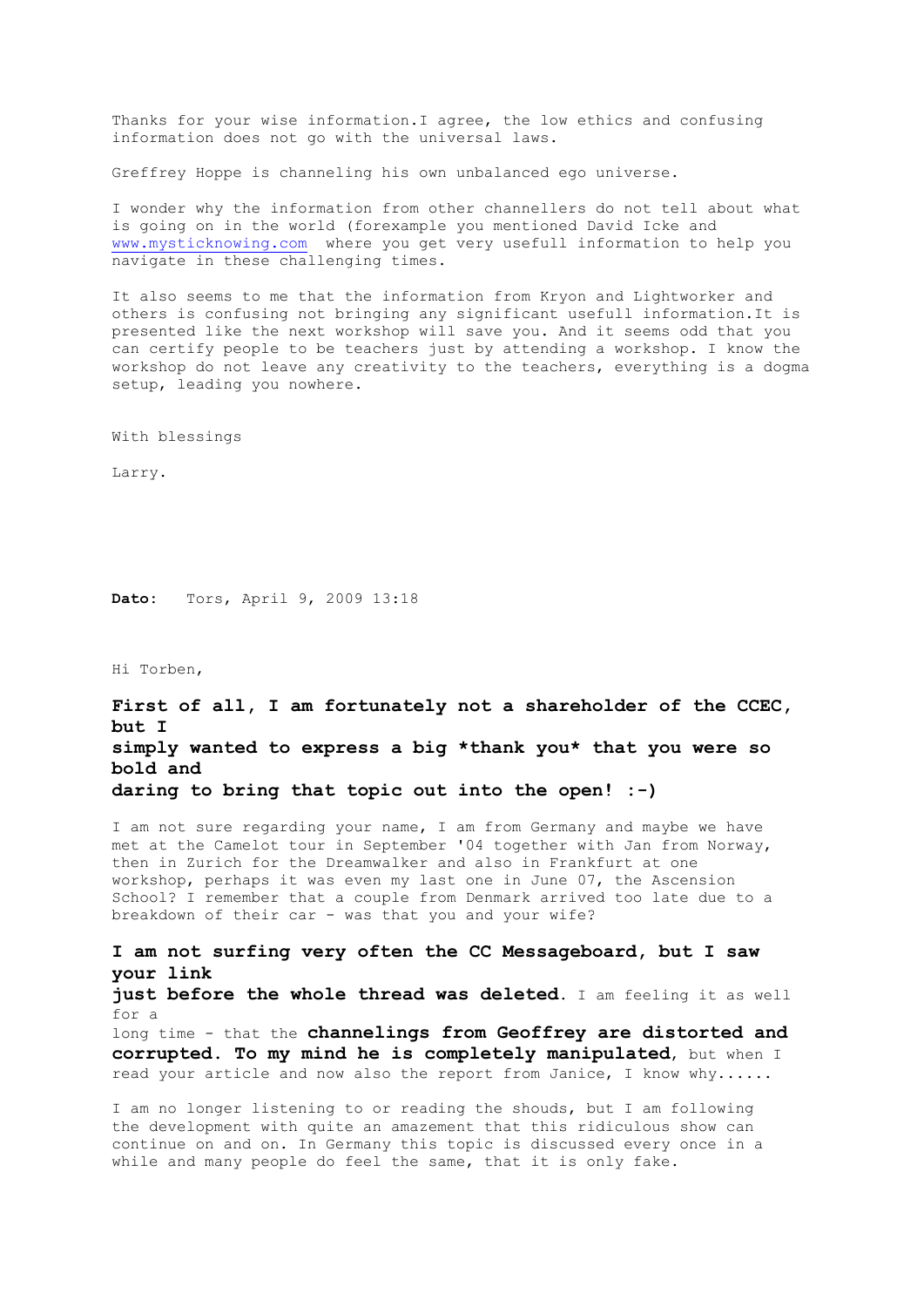Blessings and Happy Easter!

Lindi

Sent: Sunday, April 12, 2009 8:07 AM Subject: Important information about the crimsoncircle

**Hi Torben**

**Thank you for all this information, I had wondered why the universe was stopping me from listening to the monthly shouds (since November) and attending the Sydney and Auckland workshops. Thank you for being a spokesperson for many.**

**Pam**

Sent: Saturday, April 11, 2009 7:43 PM Subject: Re: important information about the crimsoncircle

Hi Torben,

My apologies... just realized that I "scratched" your name in my first post.

I actually forgot I was in some directories (which I don't have access to, as my operating system is old and can't read these parts of the website).

**Your informations seem to be a confirmation of the strong feelings I am getting about the CC in general for quite some time now... Of course, I couldn't put words on those feelings but I just knew something big was going on (I have also been feeling that on a regular basis during the webcasts where we are all connected).**

**With blessings,Catherine.**

Date: Thu, 9 Apr 2009 20:17:11 +0200 (CEST)

Hi, Torben.

Desteni has been conducting extensive research on many topics one of which is channelers and psychics. What they found out is unusual, to say the least and very unexpected. They did their research based on direct observation and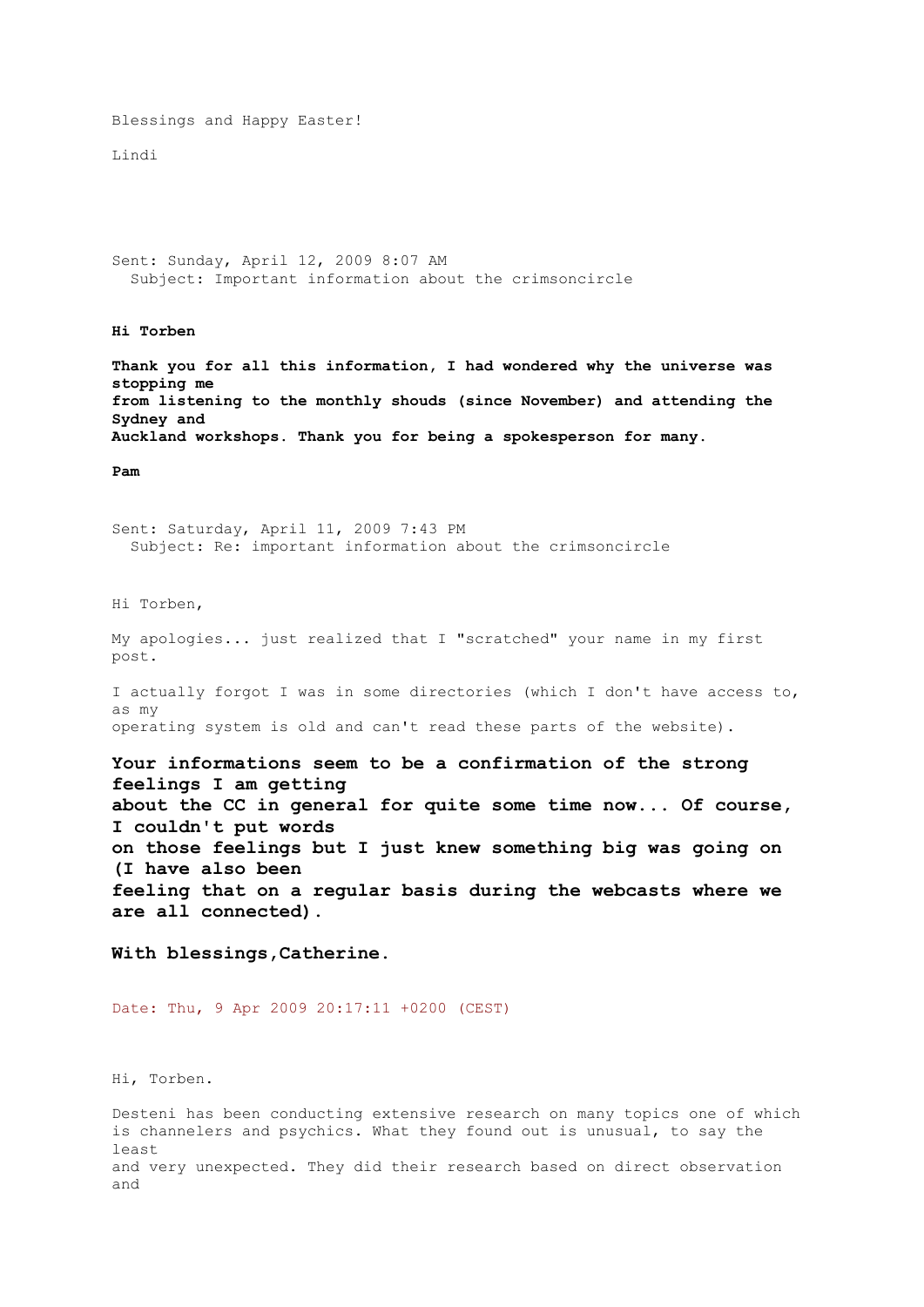double checked everything.

**Basically, around that time (end of 2005) the beings were removed that were still channeling and only the mind remained as an entity/clone.**

**And whatever is going on in the channelers mind.**

**Meaning that Saint Germain, for example, was removed. So, since 2005, any channeler has been only channeling their own mind. Even before that though, channels were only able to channel pre-recorded** information. Before 1998, the channeled being would have direct contact with the channeler, but what that being said was scripted. After 1998, these scriptswere literally downloaded into the channels mind, and were accessed only from there.

**There is extensive documentation on the Desteni site about channelers and how they worked and what they were used for. Actually since 1998 there has been no direct communication from any dimensional being to any person on earth.** 

**That means that Crimson Circle is the same setup as A Course in Miracles and other channellers etc.** 

**"The dimensional beings that channeled before 1998 were actual dimensional beings¡¯, though after 1998, all the beings that channeled before were designed pre-programmed information systems as beings¡ within and as the human being as channels,unconscious mind thus a duplicate system as being was created within and as the unconscious mind of the human being as channel which ran automatically so that the actual dimensional being doesnt have to come through and channel through the human being."**

FORUM Answer to question about channelers

**"This entire world, this physical manifested existence was locked down and out from the dimensional existence in 1998** (**except for the demons**)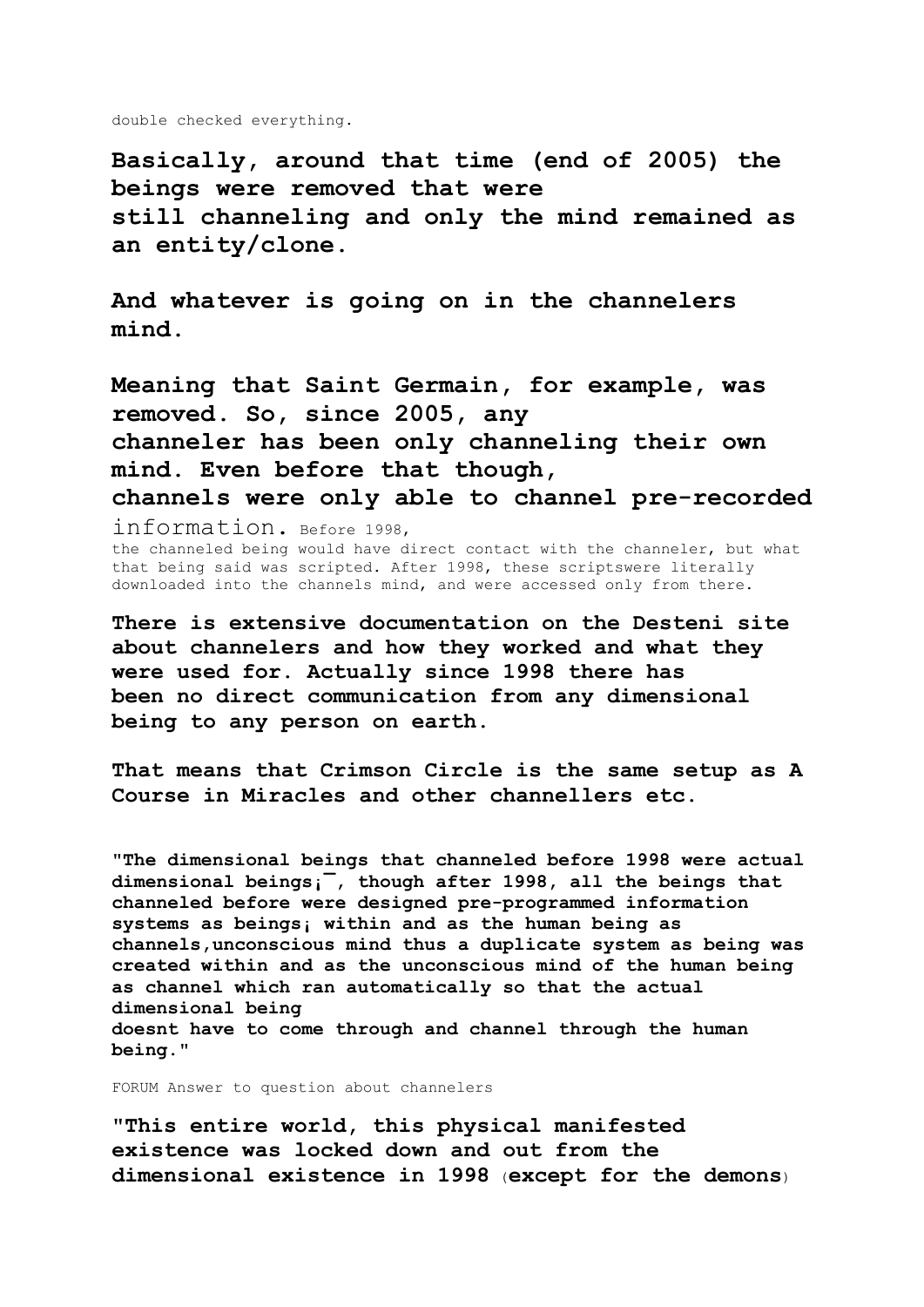when the dimensional beings decided that they did not want to come through human beings here and channel, but preferred remaining within their dimensional creations, they were not bothered/concerned for human beings/earth and would much rather stay away so that is why everything was designed to to run automatically; within this world, this includes the channels as human beings.

FORUM Answer to question about channelers

### **Tara**

Date: Thu, 9 Apr 2009 20:17:11 +0200 (CEST)

Hi, Tohan.

**Thank you for your email. I, too have had my concerns about the Crimson Circle management and Geoffery Hoppe.**

I found this fascinating, since I was involved with Crimson Circle since late 2005, until September of 2008, but, when I met them in 2006, I was not impressed with them. **They were just like anybody else full of anger,**

**irritation and manipulation. But they were the best I could find, before** Desteni. I even took a course and applied to be a trained to be a trainer of that course, but they never even acknowledged my application even though I

sent it twice. Lol

**I did later read the terms for being a CC teacher and they were veryexploitative.**

**Basically, you were completely controlled by their rules, as though you were an employee, but you were not paid a salary, but were more like an independent contractor meaning you had to cover all the expenses of putting on the workshops you were teaching out of your part of the income from the workshop. Basically the rules garaunteed that CC would get**  it<sup>1</sup>s money 1st and that the poor Teachers would never make much more than **covering their own expenses to teach the workshops**. I said fuck that. There were other things that didn<sup>1</sup>t <sup>3</sup>smell<sup>2</sup> right and now I get this email from you. What<sup>1</sup>s fascinating is that you repeatedly made **reference to how** Geoffery Hoppe<sup>1</sup>s message changed at the end of 2005 and how **you feel he got off track with his channeling at that point.**

**See, something interesting happened at the end of 2005, where channeling was not able to continue in the form it had been. So basically, channelers since**